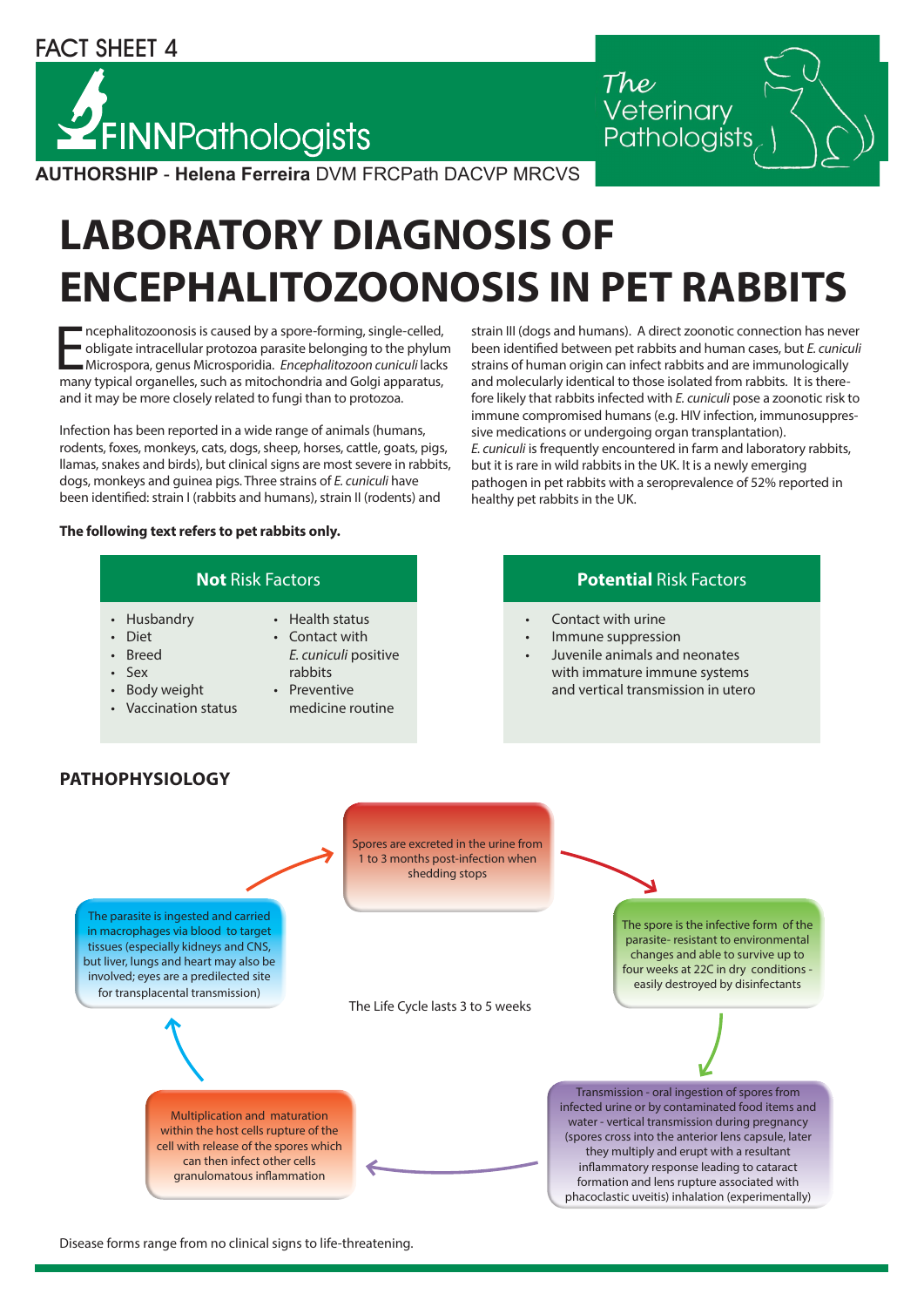

/eterinarv Pathologists



**Diagnosis**

# **differential diagnoses**

- Spinal fracture secondary to trauma
- Bacterial abscess and otitis media/ interna (e.g. Pasterurella infection)
- Splay leg
- Lead toxicity
- **Toxoplasmosis**
- Listeriosis
- Heatstroke
- Viral infection (herpes simplex I)
- Degenerative CNS disease
- **Neoplasia**
- Parasites (Baylisascaris species causing cerebrospinal nematodiasis in the USA), Borna disease virus and rabies in rabbits that have recently travelled

#### **Initial Database**

- Full neurological examination
- Complete blood count (Anemia, Leucocytosis)
- Serum biochemistry (Azotemia, Hyperkalemia, Hyponatremia, increased AST & GLDH activities)
- Urinalysis (including cytology and culture)
- Radiography of the skull (rule in/ out otitis media/interna)

## **Further Laboratory Testing**

- Antibody assay tests
- PCR
- CSF cytology and protein concentration
- Intradermal skin tests
- Cultures of spores
- Special stains on urine samples
- Urinary protein : creatinine ratio
- Postmortem

No one laboratory test is able to provide a definitive diagnosis given the variable immune response resulting in differing antibody levels and spore excretion rates between individual rabbits. Often, a range of tests is required to rule out major differential diagnoses and to provide positive information that parasite infection is the likely cause. A presumptive rather than a definitive diagnosis may have to be made with prophylactic treatment being instituted. It is extremely important to keep in mind that concurrent disease is very common.

#### **• Antibody assay tests**

Despite many diagnostic methods, serological examination remains the most important tool for antemortem diagnosis of encephalitozoonosis.

Available techniques include immufluorescence (e.g. IFA), ELISA assays and carbon immunoassays. The laboratories of the CVS

group offer semi-quantitative measurement of serum IgG (IFA) and IgG and IgM against *E. cuniculi* (IgG/IgM). IgG antibodies are a marker of exposure and can also support chronic infection. IgM antibodies reflect acute or reactivated infection or re-infection. The presence of the latter antibodies makes it a requirement to institute proper antimicrosporidial therapy.

Therefore, simultaneous testing of IgM and IgG could provide a better indication of the infective status of the affected rabbit.

Presense of IgM antibodies only - early (acute) infection

Simultaneous detection of IgM and IgG - active infection

acute reactivated re-infection

Presense of IgG antibodies only - chronic / latent infection (but some chronic infections may show increases of both IgG and IgM)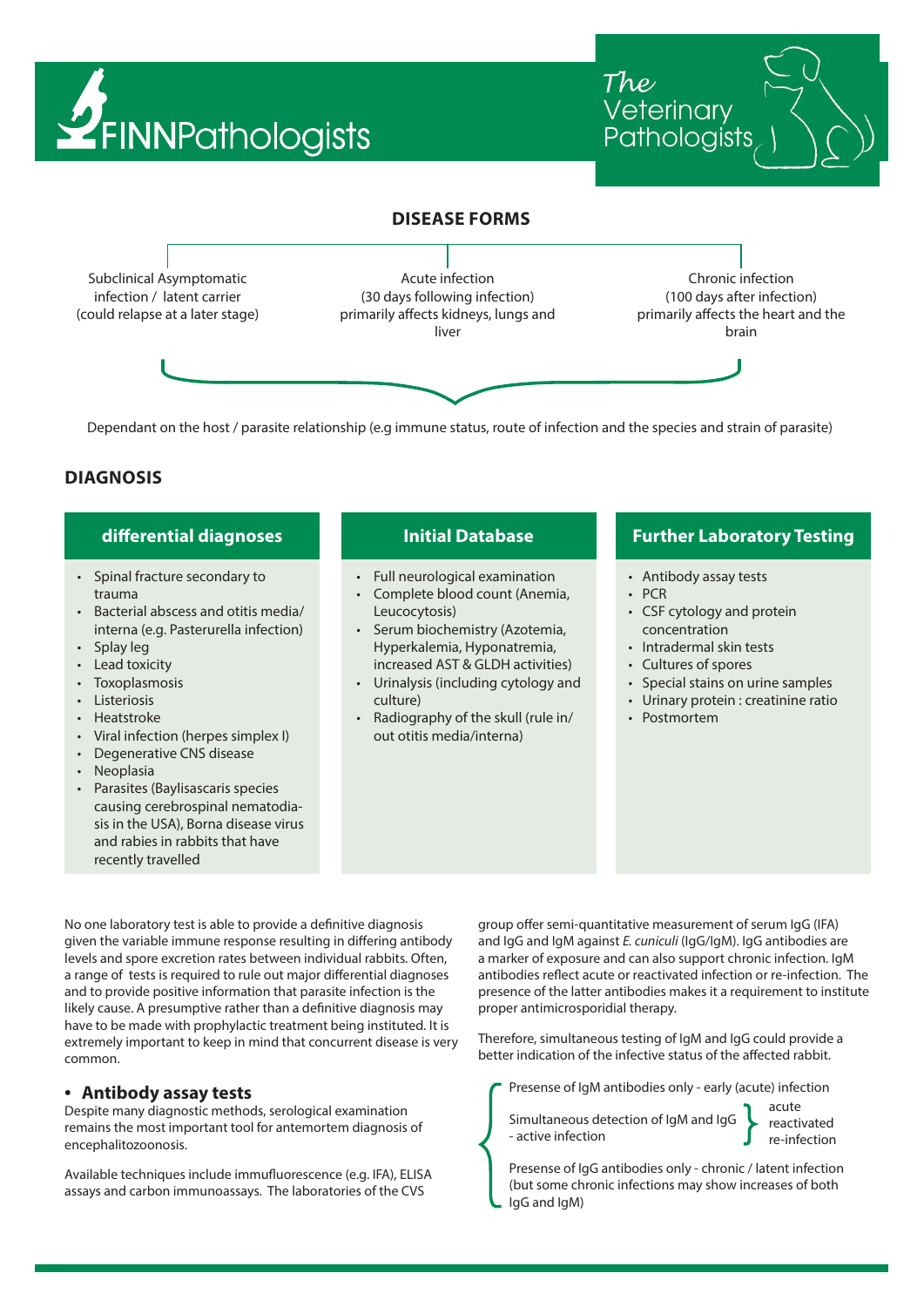

When a rabbit is first infected, IgG levels start to rise 2 weeks post-infection, peaking between 6 and 10 weeks, and at least 4 weeks before histopathological changes are visible in the kidney. Histopathological changes in the brain are generally seen much later, usually more than 8 weeks after antibodies are detectable. During the course of infection, IgM titres increase rapidly and then decrease, while IgG antibody levels remain elevated, sometimes for long periods. In some rabbits, however, both IgG and IgM remain elevated over the long term, which makes interpretation difficult.

There is wide variation in antibody response (from persistently high

antibody IgG levels for years even in the absence of clinical signs and others becoming seronegative soon after initial infection). The antibody response appears to depend on the level of exposure to spores. Furthermore, the severity of clinical signs does not appear to be related to how high antibody levels are in the blood.

Veterinary

Pathologists

Antibodies are passively transmitted from an infected dam to the offspring which can show antibodies until they are four weeks old. After maternal antibodies wane, they become susceptible to natural infection and, if infected, after an initial seronegative period, seroconversion occurs at between eight and ten weeks



#### **• PCR**

This test is now commercially available in the UK for the detection of *E. cuniculi* DNA in rabbit cerebrospinal fluid and urine. The laboratories of the CVS group offer this test option too. The results of PCR testing are not necessarily correlated with the severity of

# **Positive Result**

- Confirms early infection
- More likely in cases presenting with renal disease (40% of cases have a positive result), it depends on whether the animal is excreting spores at the time of sampling from 3 to 5 weeks post-seroconversion and only sporadically (collection of urine over a three-day period increases the likelihood of spore excretion)
- Can occur in both symptomatic and asymptomatic rabbits - PCR cannot be used as a valid method for diagnosing clinical encephalitozoonosis

disease. This is an excellent diagnostic tool for the detection of parasite DNA in cases of phacoclastic uveitis (liquefied lens material or the intraocular mass) due to the higher spore concentration in lens material.

# **Negative Results**

- Does not rule out *E. cuniculi* infection
- More likely in chronic cases with neurological signs (10% of cases have a positive result)